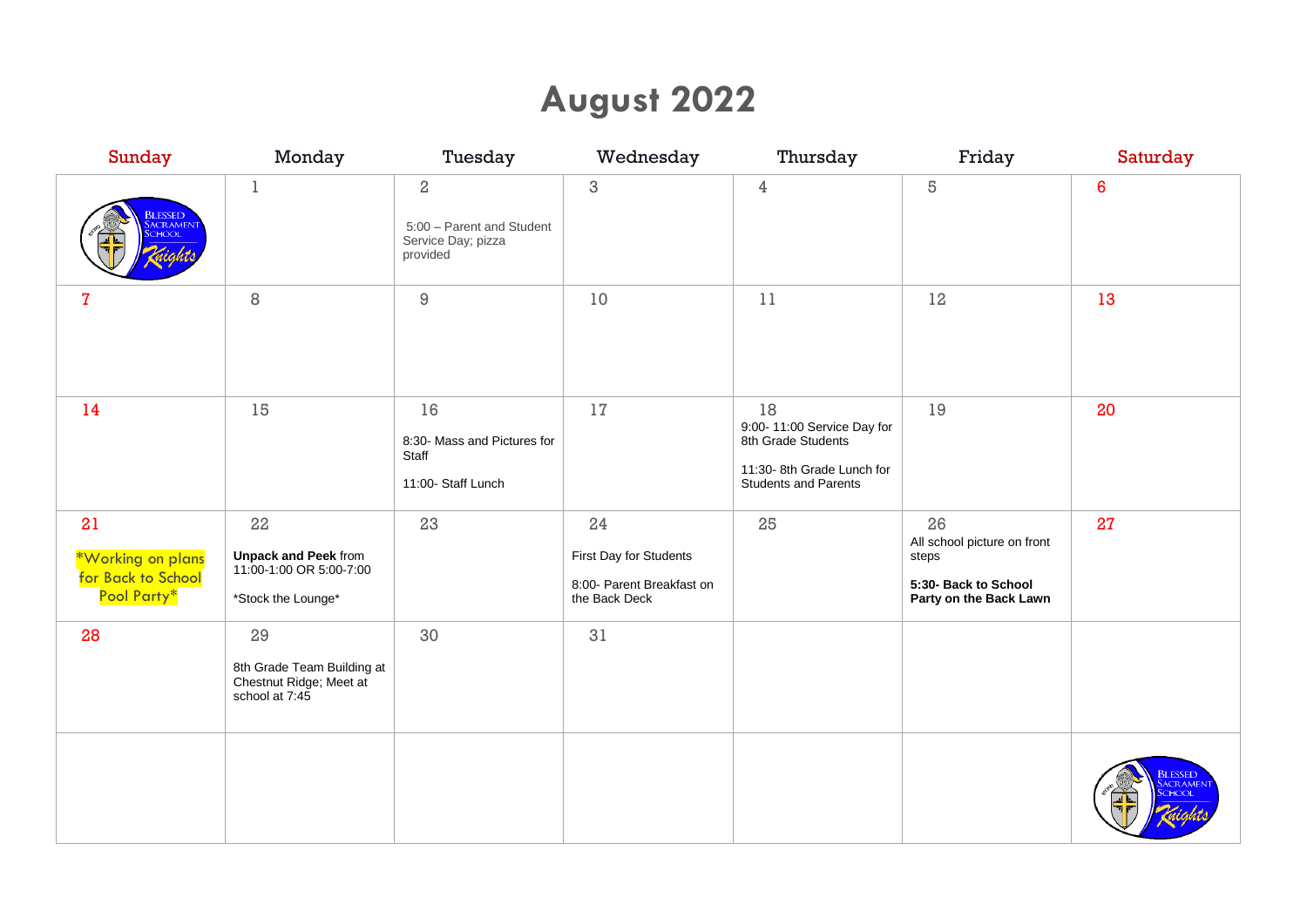# **September 2022**

| Sunday                                     | Monday                                                       | Tuesday                                                                                                                                                               | Wednesday                                                                                                                            | Thursday                                                                                                                                                       | Friday                                                                                                                                                                                               | Saturday       |
|--------------------------------------------|--------------------------------------------------------------|-----------------------------------------------------------------------------------------------------------------------------------------------------------------------|--------------------------------------------------------------------------------------------------------------------------------------|----------------------------------------------------------------------------------------------------------------------------------------------------------------|------------------------------------------------------------------------------------------------------------------------------------------------------------------------------------------------------|----------------|
| <mark>Blessed</mark><br>Sacrament<br>CHOOL |                                                              |                                                                                                                                                                       |                                                                                                                                      | 1<br>6:00- Town Hall Meeting<br>6:30- Teacher Meeting<br>7:10- Teacher Meeting<br>*Childcare Available*                                                        | $\overline{2}$<br>11:00 - 8th Grade<br>Commissioning Service at Our<br>Lady of Angels (3rd-8th Attend)<br>11:45 - 8th Grade Walk to<br>Zack's for Lunch<br>1:00 - Early Dismissal; No<br>Afterschool | 3              |
| 4                                          | 5<br>Labor Day<br><b>School Closed</b>                       | $6\,$                                                                                                                                                                 | $\overline{1}$<br>6:00- Executive<br>Functioning Training for<br>Parents (4 <sup>th</sup> -8 <sup>th</sup> ); Childcare<br>Available | 8                                                                                                                                                              | $\hbox{9}$                                                                                                                                                                                           | 10             |
| 11                                         | 12<br>3rd Grade Summer Reading<br>Service Project - All Week | 13                                                                                                                                                                    | 14<br>6:00- NJHS Induction at<br>Our Lady of Angel's<br>Center                                                                       | 15<br>5:00 - Middle School<br>Dance in the MPR                                                                                                                 | 16<br>3rd Grade Summer Reading<br>Service Project - All Week                                                                                                                                         | 17             |
| 18                                         | 19                                                           | 20<br>4th grade trip to Farm to<br>Table at Cedar Rock Park;<br>Carpool from school at<br>10:00; Return to school for<br>regular pick up time or<br>dismiss from park | 21                                                                                                                                   | 22<br>*Out of Uniform-Wear a<br>birthday hat! Bring a box of<br>cereal.*<br>Middle School - Author Visit<br>1:30 - BSS 87th Birthday Party<br>on the back lawn | 23<br>School Closed -<br>Diocesan<br>Professional Day                                                                                                                                                | 24             |
| 25                                         | 26                                                           | 27                                                                                                                                                                    | 28                                                                                                                                   | 29                                                                                                                                                             | 30<br>6:00 - Hispanic Heritage<br>Month Celebration:<br>Dancing and a Movie                                                                                                                          | <b>BLESSED</b> |
|                                            |                                                              |                                                                                                                                                                       |                                                                                                                                      |                                                                                                                                                                |                                                                                                                                                                                                      |                |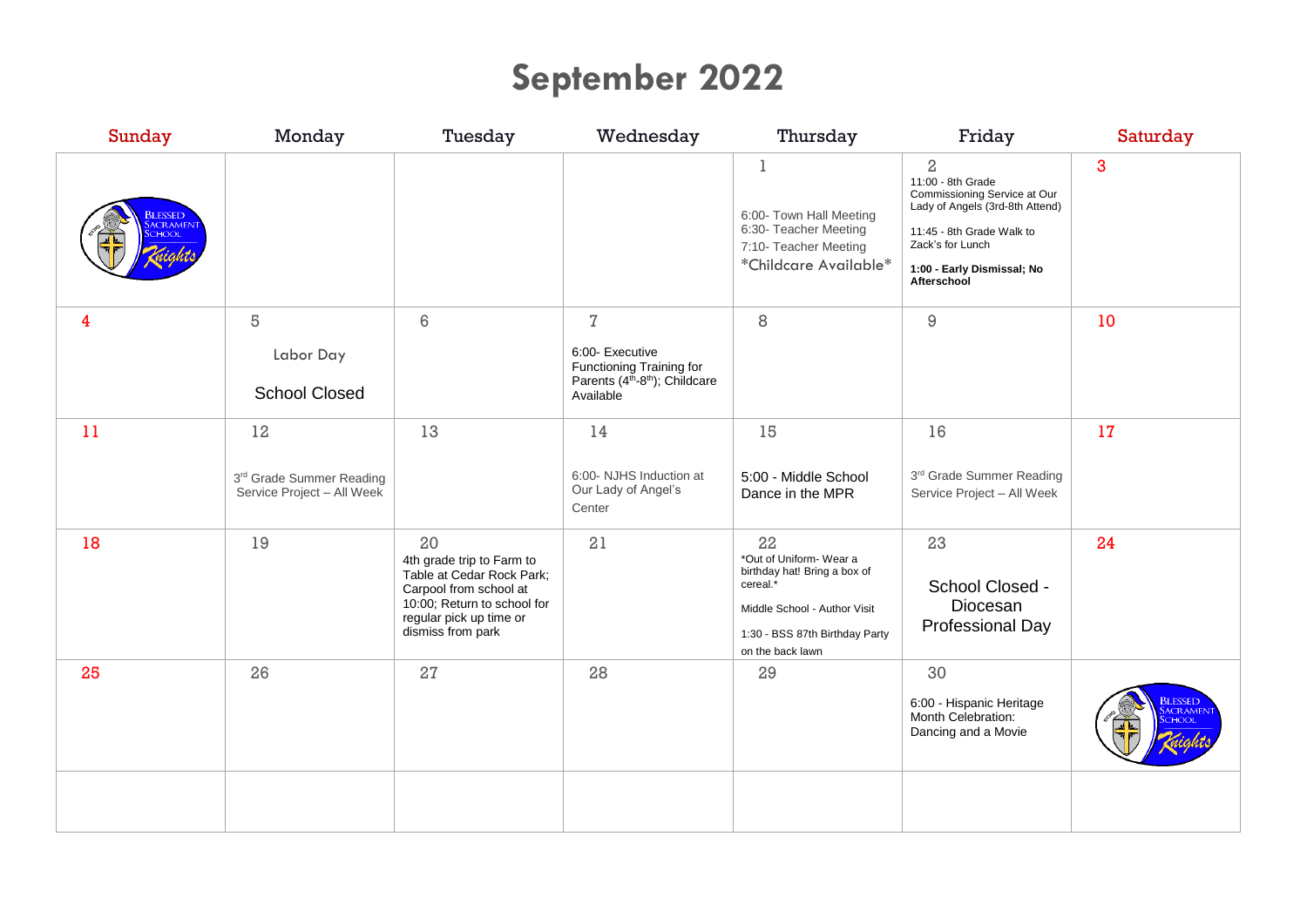### **October 2022**

| Sunday         | Monday                                                                                            | Tuesday                       | Wednesday                                                           | Thursday                                                    | Friday                                                                                                                                            | Saturday                                           |
|----------------|---------------------------------------------------------------------------------------------------|-------------------------------|---------------------------------------------------------------------|-------------------------------------------------------------|---------------------------------------------------------------------------------------------------------------------------------------------------|----------------------------------------------------|
| <b>BLESSED</b> |                                                                                                   |                               |                                                                     |                                                             |                                                                                                                                                   | 1                                                  |
| $\overline{a}$ | $\,3$<br>4th Grade Lemonade Wars<br>-All Week-                                                    | $\overline{4}$                | 5                                                                   | 6                                                           | $\overline{I}$<br>Progress Reports; Stock the<br>Lounge for Fall<br>8:00- Blessing of the Animals<br>the back lawn.<br>1:30- Fall Sport Pep Rally | 8                                                  |
| 9              | 10<br>Iowa Assessments                                                                            | 11<br><b>Iowa Assessments</b> | 12<br>Iowa Assessments                                              | 13<br><b>Iowa Assessments</b>                               | 14<br>Iowa Assessments<br>5:30- NJHS Pizza Bingo                                                                                                  | 15                                                 |
|                |                                                                                                   |                               |                                                                     |                                                             | @ the Knight Castle                                                                                                                               |                                                    |
| 16             | 17<br>8 <sup>th</sup> Grade trip to State Fair.<br>Meet at Amtrak Station.                        | 18                            | 19<br>11:30-4 <sup>th</sup> Grade Reward<br>Lunch for Lemonade Wars | 20<br>*Out of Uniform-<br>Pink Out Day*                     | 21                                                                                                                                                | 22                                                 |
| 23             | 24                                                                                                | 25                            | 26                                                                  | 27<br>1:15- Fall Sports<br>Pictures at the Knight<br>Castle | 28<br>11:30 - Early Dismissal;<br>8th Grade stay to work on<br>Haunted Hall; Lunch will be<br>provided                                            | 29<br>5:00- Oktoberfest and<br><b>Haunted Hall</b> |
| 30             | 31<br>Halloween<br>10:00- Halloween Parade<br>11:00- Little Knight Parties<br>2:00- Class Parties |                               |                                                                     |                                                             |                                                                                                                                                   | <b>BLESSED</b>                                     |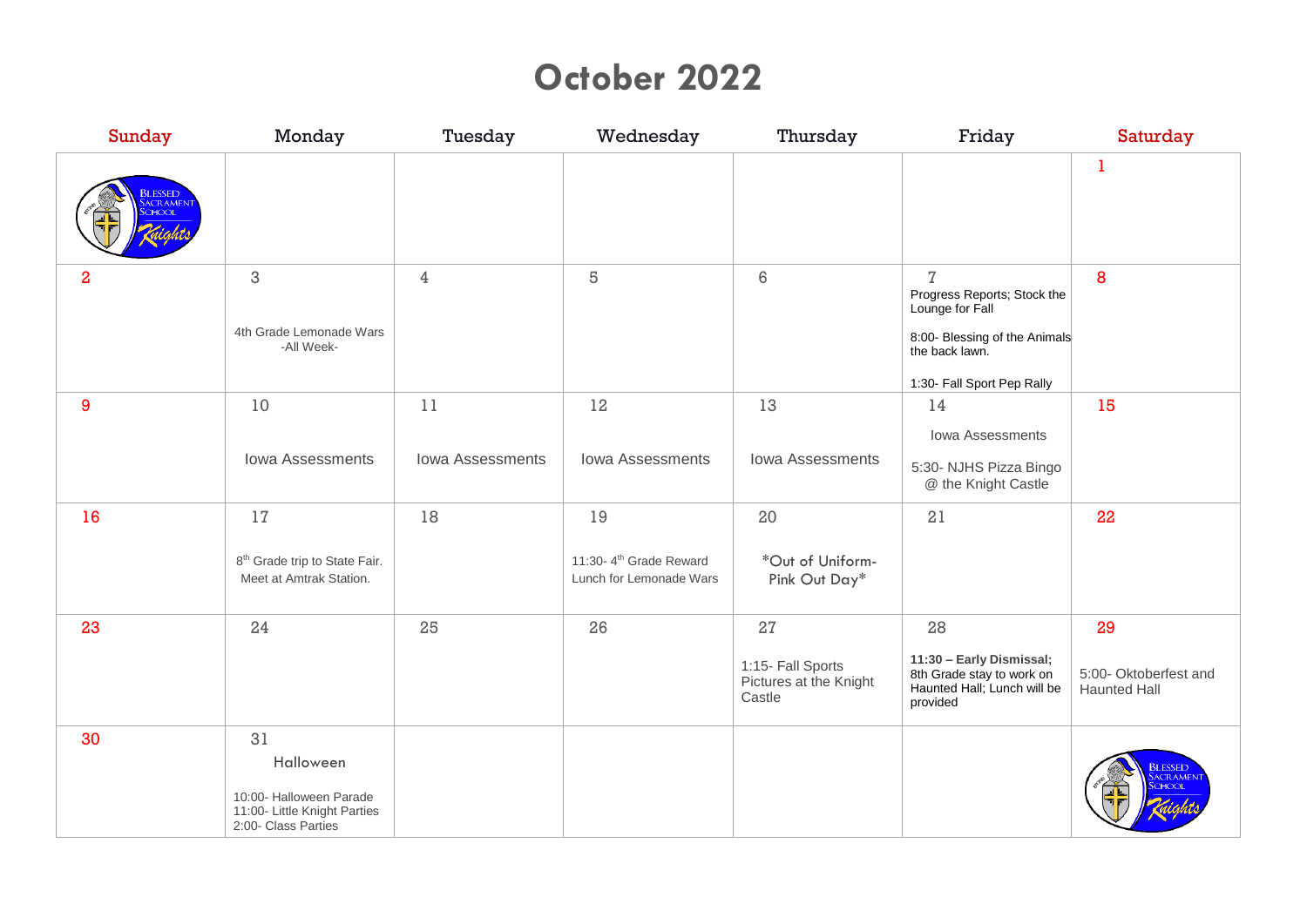### **November 2022**

| <b>Sunday</b>                    | Monday                                 | Tuesday                                                                             | Wednesday                                                     | Thursday                                | Friday                                     | Saturday                                  |
|----------------------------------|----------------------------------------|-------------------------------------------------------------------------------------|---------------------------------------------------------------|-----------------------------------------|--------------------------------------------|-------------------------------------------|
| <b>BLESSED</b><br><b>ACRAMEN</b> |                                        | $\mathbf 1$<br>9:00- Dia de los Muertos<br>Prayer Service                           | $\,2$<br>1 <sup>st</sup> Trimester Ends                       | $\ensuremath{\mathsf{3}}$               | $\overline{4}$                             | $\overline{\mathbf{5}}$                   |
| 6                                | $\sqrt{7}$<br>Winter Uniforms<br>Begin | 8<br>11:00- Lunch Provided for<br>Staff<br>$4:00 - 7:00 - Parent$<br>Conferences    | $\hbox{9}$<br>Out of Uniform- Bring<br>Thanksgiving Food Item | 10<br>3:30-6:00 - Parent<br>Conferences | 11<br>Veterans Day<br><b>School Closed</b> | 12                                        |
| 13                               | 14                                     | 15                                                                                  | 16<br><b>Fall Yearbook Pictures</b><br>in Winter Uniforms     | 17                                      | 18                                         | 19                                        |
| 20                               | 21                                     | 22<br>10:30- Thanksgiving Prayer<br>Service by 2nd Grade<br>11:30 - Early Dismissal | 23<br><b>Thanksgiving Break</b>                               | 24<br><b>Thanksgiving Day</b>           | 25<br><b>Thanksgiving Break</b>            | 26                                        |
| 27                               | 28<br>Stock the Lounge for<br>Winter   | 29<br><b>Giving Tuesday</b>                                                         | 30<br>Makeup Yearbook<br>Pictures in Winter Uniforms          |                                         |                                            |                                           |
|                                  |                                        |                                                                                     |                                                               |                                         |                                            | <mark>Blessed</mark><br>Sacramen<br>CHOOL |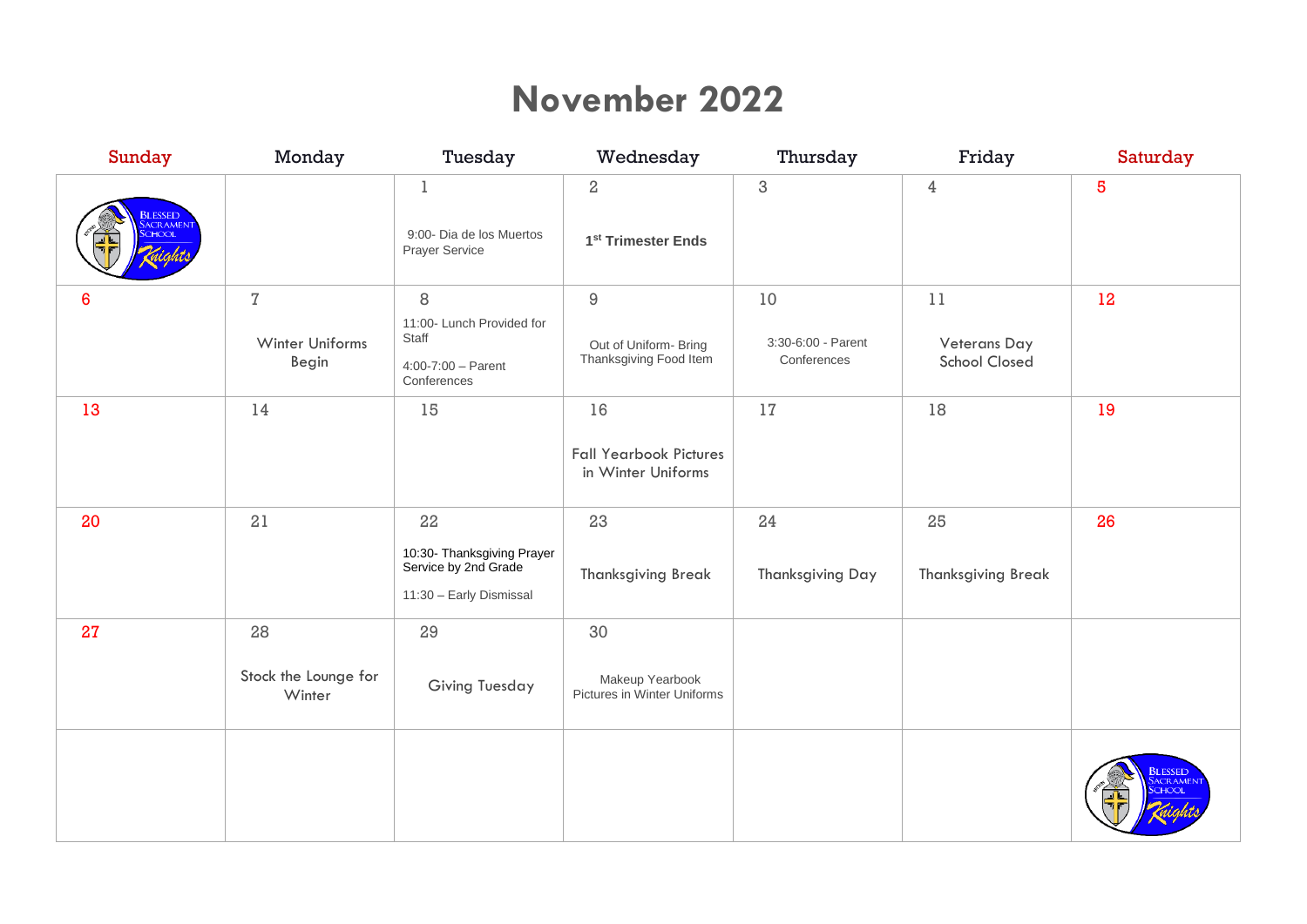# **December 2022**

| Sunday              | Monday                                                                                    | Tuesday                                                                                                                                                                      | Wednesday                                                | Thursday                                            | Friday                                                                | Saturday |
|---------------------|-------------------------------------------------------------------------------------------|------------------------------------------------------------------------------------------------------------------------------------------------------------------------------|----------------------------------------------------------|-----------------------------------------------------|-----------------------------------------------------------------------|----------|
| <b>LESSED</b>       |                                                                                           |                                                                                                                                                                              |                                                          | $\mathbf 1$                                         | $\,2$                                                                 | 3        |
| 4                   | 5<br><b>BSS Gives Back:</b><br>Week of Giving                                             | 6<br><b>BSS Gives Back:</b><br>Week of Giving<br>9:00- St. Nick Skits                                                                                                        | $\mathbf{Z}$<br><b>BSS Gives Back:</b><br>Week of Giving | $\,8\,$<br><b>BSS Gives Back:</b><br>Week of Giving | $\hbox{9}$<br>School Closed-<br><b>Accreditation Work</b><br>Day      | 10       |
| 11                  | 12                                                                                        | 13                                                                                                                                                                           | 14<br>*Christmas Village<br>Begins*                      | 15                                                  | 16<br>6:00- Christmas<br>Concert and Nativity at<br>St. Mark's Church | 17       |
| 18                  | 19<br>11:00 - Little Knight<br><b>Christmas Party</b><br>2:00- Class Christmas<br>Parties | 20<br>Out of Uniform -<br><b>Christmas Best or Worst</b><br>9:00- Elementary Christmas<br>Sing-A-Long<br>10:00- Middle School Christm<br>Sing-A-Long<br>11:30- Early Release | 21<br>School Closed-<br><b>Christmas Break</b>           | 22<br>School Closed-<br><b>Christmas Break</b>      | 23<br>School Closed-<br><b>Christmas Break</b>                        | 24       |
| 25<br>Christmas Day | 26<br>School Closed-<br><b>Christmas Break</b>                                            | 27<br>School Closed-<br><b>Christmas Break</b>                                                                                                                               | 28<br>School Closed-<br><b>Christmas Break</b>           | 29<br>School Closed-<br><b>Christmas Break</b>      | 30<br>School Closed-<br><b>Christmas Break</b>                        | 31       |
|                     |                                                                                           |                                                                                                                                                                              |                                                          |                                                     |                                                                       |          |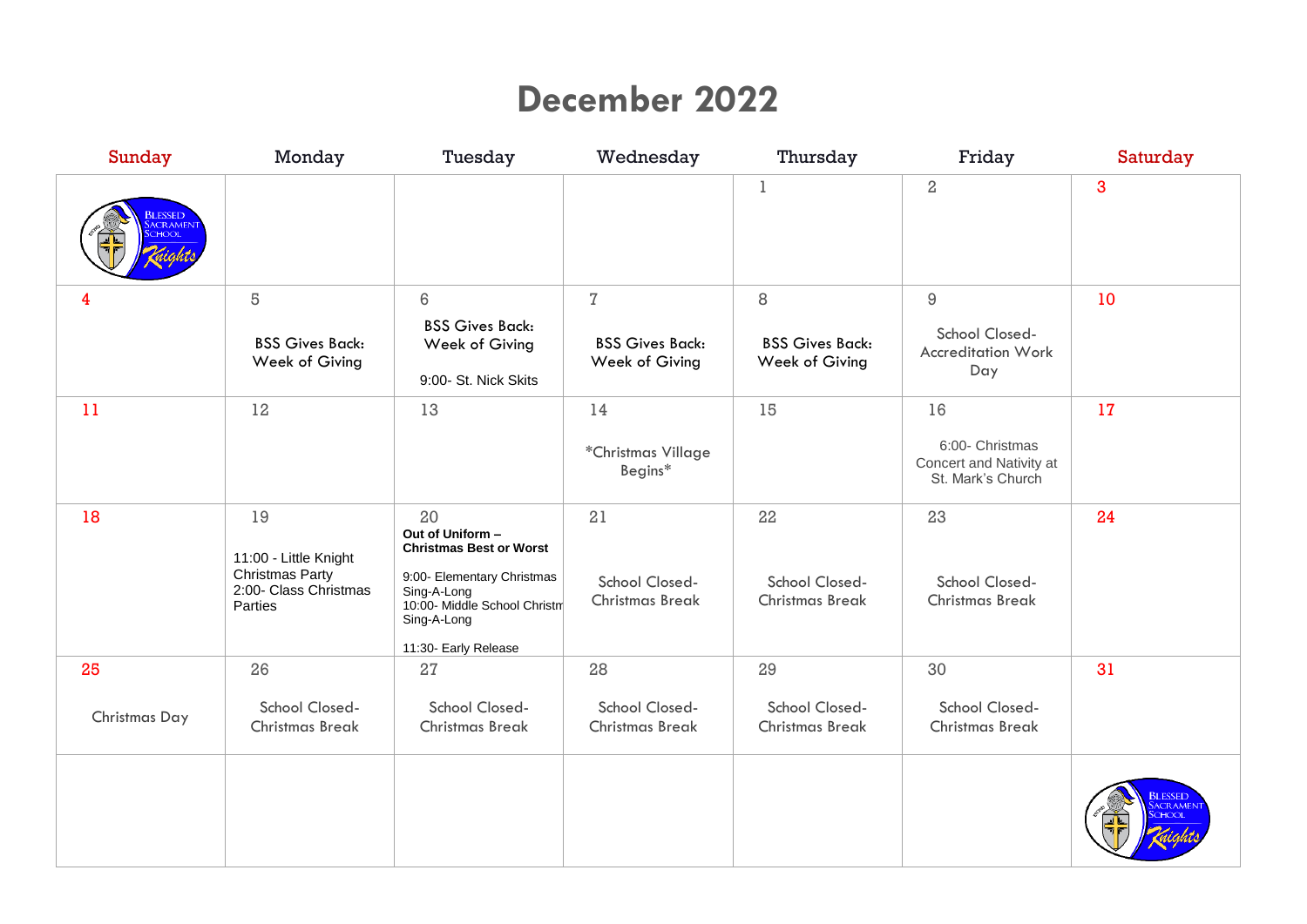## **January 2023**

| <b>Sunday</b>                                               | Monday                                                                                                 | Tuesday                                            | Wednesday                                                 | Thursday                                      | Friday                                                                                             | Saturday                                 |
|-------------------------------------------------------------|--------------------------------------------------------------------------------------------------------|----------------------------------------------------|-----------------------------------------------------------|-----------------------------------------------|----------------------------------------------------------------------------------------------------|------------------------------------------|
| $\mathbf{1}$<br>New Year's Day                              | $\,2$<br>School Closed-<br><b>Christmas Break</b>                                                      | $\ensuremath{\mathsf{3}}$<br><b>Classes Resume</b> | $\overline{4}$                                            | $\,5$                                         | $\,6\,$                                                                                            | $\bf 7$                                  |
| 8                                                           | $\hbox{9}$                                                                                             | 10                                                 | 11                                                        | 12<br>5:00- Middle School Dance<br>in the MPR | 13<br>11:30- Early Dismissal;<br>Afterschool Available<br>12:00- Staff Meeting<br>Progress Reports | 14                                       |
| 15                                                          | 16<br>Martin Luther King Jr<br>Day - School Closed                                                     | 17                                                 | 18<br>Class pictures for<br>Yearbook in<br>Winter Uniform | 19                                            | 20                                                                                                 | 21                                       |
| 22                                                          | 23<br><b>Celebrate Chinese</b><br>New Year<br>Out of Uniform-Wear red &<br>gold or dress like a rabbit | 24                                                 | 25                                                        | 26                                            | 27<br>Stock the Lounge<br>for CSW                                                                  | 28                                       |
| 29<br>Catholic School's<br>Week Begins<br>*All School Mass* | 30<br>Catholic School's<br>Week                                                                        | 31<br>Catholic School's<br>Week                    |                                                           |                                               |                                                                                                    |                                          |
|                                                             |                                                                                                        |                                                    |                                                           |                                               |                                                                                                    | <b>BLESSED</b><br><b>ACRAME</b><br>CHOOL |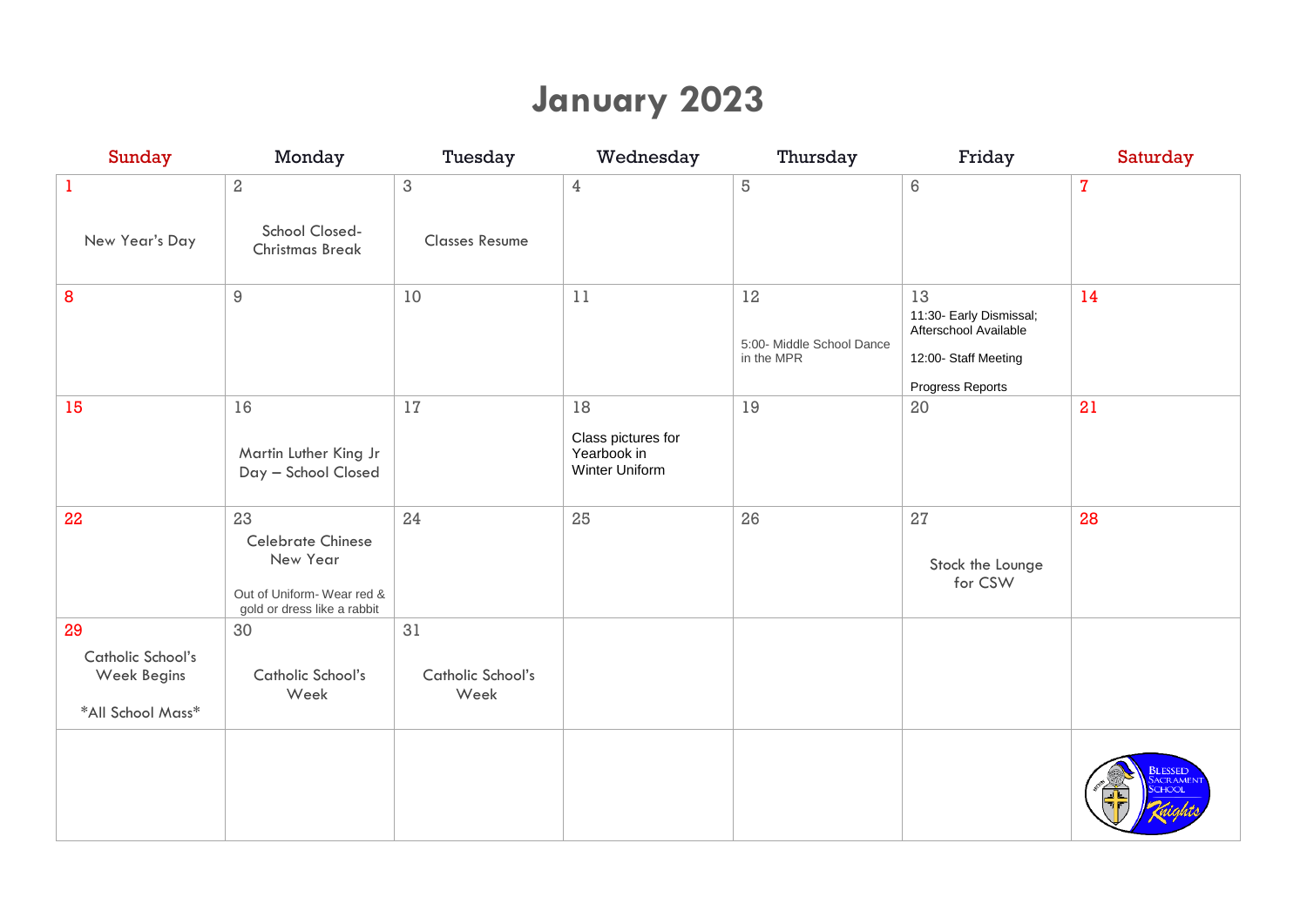# **February 2023**

| <b>Sunday</b>                                  | Monday                                          | Tuesday                                                                                                                                                                                                   | Wednesday                                                    | Thursday                                                                                                                                       | Friday                                                                                                                       | Saturday                                       |
|------------------------------------------------|-------------------------------------------------|-----------------------------------------------------------------------------------------------------------------------------------------------------------------------------------------------------------|--------------------------------------------------------------|------------------------------------------------------------------------------------------------------------------------------------------------|------------------------------------------------------------------------------------------------------------------------------|------------------------------------------------|
| <b>ILESSED</b>                                 |                                                 |                                                                                                                                                                                                           | $\mathbf 1$<br>Catholic School's<br>Week                     | $\overline{2}$<br>Catholic School's<br>Week                                                                                                    | $\sqrt{3}$<br>Catholic School's<br>Week                                                                                      | 4                                              |
| 5                                              | 6                                               | $\overline{\cal I}$                                                                                                                                                                                       | 8<br>1:15- Winter Sports<br>Pictures at the Knight<br>Castle | 9<br>Middle School Field Trip to<br>F.W. WOOLWORTH'S<br><b>BUILDING;</b><br>INTERNATIONAL CIVIL<br><b>RIGHTS CENTER &amp;</b><br><b>MUSEUM</b> | 10<br><b>PECSAA Tournament</b>                                                                                               | 11<br><b>PECSAA</b><br>Tournament              |
| 12<br><b>PECSAA</b><br>Tournament              | 13                                              | 14<br>Out of Uniform- Wear Red<br><b>Little Knights/Elementary</b><br>bring a jar of sauce;<br><b>MS bring pasta</b><br>11:00- Little Knights<br>Valentine's Party<br>2:00 - Class Valentine's<br>Parties | 15<br>2 <sup>nd</sup> Trimester Ends                         | 16<br>1:30- Winter Sports Pep<br>Rally                                                                                                         | 17<br><b>Shamrock Basketball</b><br>Tournament<br>10:00- Athletes Decorate<br>Cars<br>10:30- Shamrock All<br>School Send Off | 18<br><b>Shamrock Basketball</b><br>Tournament |
| 19<br><b>Shamrock Basketball</b><br>Tournament | 20<br>Presidents' Day -<br><b>School Closed</b> | 21<br>Mardi Gras<br>Celebrations<br>10:00 - Parade                                                                                                                                                        | 22<br>9:00 - Ash Wednesday<br>Prayer Service                 | 23                                                                                                                                             | 24<br><b>Report Cards</b>                                                                                                    | 25                                             |
| 26                                             | 27                                              | 28                                                                                                                                                                                                        |                                                              |                                                                                                                                                |                                                                                                                              | <b>BLESSED</b>                                 |
|                                                |                                                 |                                                                                                                                                                                                           |                                                              |                                                                                                                                                |                                                                                                                              |                                                |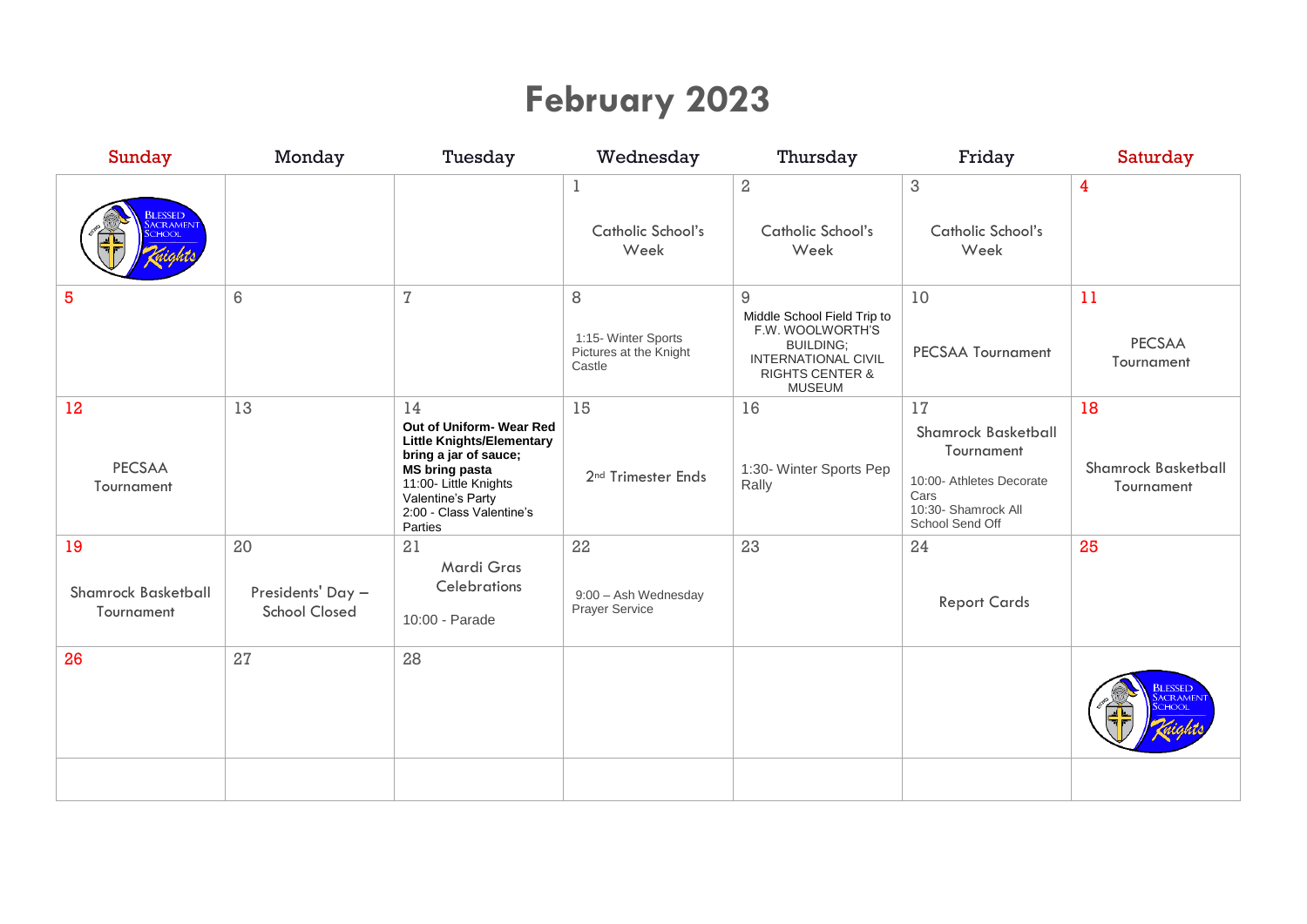### **March 2023**

| Sunday                                           | Monday | Tuesday                                                             | Wednesday | Thursday       | Friday                                                                                                  | Saturday                                      |
|--------------------------------------------------|--------|---------------------------------------------------------------------|-----------|----------------|---------------------------------------------------------------------------------------------------------|-----------------------------------------------|
| <mark>Blessed</mark><br>Sacramen<br><b>CHOOL</b> |        |                                                                     | $\,1\,$   | $\,2$          | $\ensuremath{\mathsf{3}}$                                                                               | $\overline{\mathbf{4}}$                       |
| $\overline{5}$                                   | 6      | $\overline{I}$                                                      | 8         | $\overline{9}$ | 10<br>Stock the Lounge for<br>Spring                                                                    | 11<br>*Potential Auction<br>$\mathsf{Date}^*$ |
| $12 \,$                                          | 13     | $14\,$<br>Pi Day Events<br>12:00 - Pi Bee and Pie<br>Eating Contest | 15        | 16             | 17<br>St. Patrick's Day<br>Out of Uniform-Wear Green<br>10:30 - Class Parties<br>11:30- Early Dismissal | 18                                            |
| 19                                               | $20\,$ | 21                                                                  | 22        | 23             | 24<br>6:00 - NJHS Cheese Pizza<br>Bingo at the Knight Castle.<br>Doors open at 5:30                     | 25                                            |
| 26                                               | $27\,$ | 28                                                                  | 29        | 30             | 31                                                                                                      |                                               |
|                                                  |        |                                                                     |           |                |                                                                                                         | <b>BLESSED</b><br><b>ACRAMEN</b><br>CHOO      |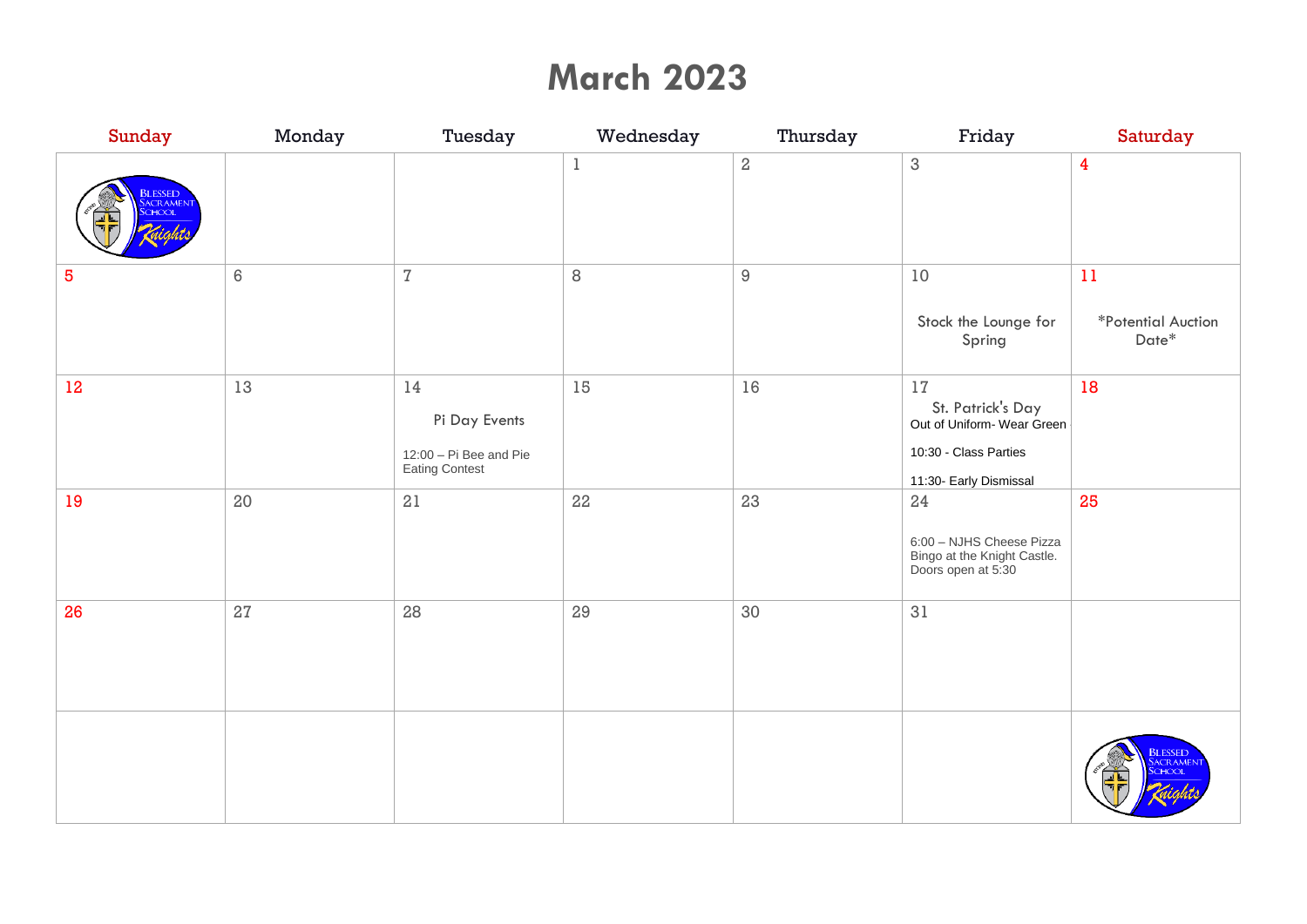# **April 2023**

| <b>Sunday</b>                             | Monday                               | Tuesday                                                         | Wednesday                                                                                                                    | Thursday                                                                        | Friday                                                                                      | Saturday                 |
|-------------------------------------------|--------------------------------------|-----------------------------------------------------------------|------------------------------------------------------------------------------------------------------------------------------|---------------------------------------------------------------------------------|---------------------------------------------------------------------------------------------|--------------------------|
| <b>SLESSED</b><br><b>ACRAMEN</b><br>CHOOL |                                      |                                                                 |                                                                                                                              |                                                                                 |                                                                                             | $\bf{l}$                 |
| $\overline{2}$                            | 3<br><b>Begin Summer</b><br>Uniforms | $\overline{4}$<br>EggSTREAM Tuesday;<br>Egg Hunts and Egg Dying | 5<br>10:00- Little Knight Egg<br><b>Hunt and Parties</b><br>10:45- Stations of the<br><b>Cross</b><br>11:30- Early Dismissal | 6<br><b>Easter Break</b>                                                        | $\sqrt{7}$<br>Good Friday-<br><b>Easter Break</b>                                           | 8<br><b>Easter Break</b> |
| 9                                         | 10                                   | 11                                                              | 12                                                                                                                           | 13                                                                              | 14                                                                                          | 15                       |
| <b>Easter Sunday</b>                      | <b>Easter Break</b>                  | <b>Easter Break</b>                                             | <b>Easter Break</b>                                                                                                          | <b>Easter Break</b>                                                             | <b>Easter Break</b>                                                                         | <b>Easter Break</b>      |
| 16                                        | 17                                   | 18                                                              | 19                                                                                                                           | 20                                                                              | 21                                                                                          | 22                       |
| <b>Easter Break</b>                       | <b>Classes Resume</b>                |                                                                 | Spring Pictures for<br>1st - 7th Grade                                                                                       | 1:15- Spring Sports<br>Pictures                                                 | 2 <sup>nd</sup> Grade Dino Day!                                                             |                          |
| 23                                        | 24                                   | 25                                                              | 26                                                                                                                           | 27                                                                              | 28                                                                                          | 29                       |
|                                           |                                      | 8 <sup>th</sup> Grade Mass with our<br>Bishop                   | Kindergarten and 8th Grade<br><b>Graduation Pictures</b><br>8th Grade Sibling Pictures<br>1:30- NJHS Color Run               | 6:00 - Athletic Banquet<br>and 8th Grade Sports<br>Recognition; Dinner provided | Progress Reports<br>Out of Uniform - Wear<br>Blue & Gold!<br>1:30- Spring Sports Fun<br>Day |                          |
| 30                                        |                                      |                                                                 |                                                                                                                              |                                                                                 |                                                                                             | <b>BLESSED</b>           |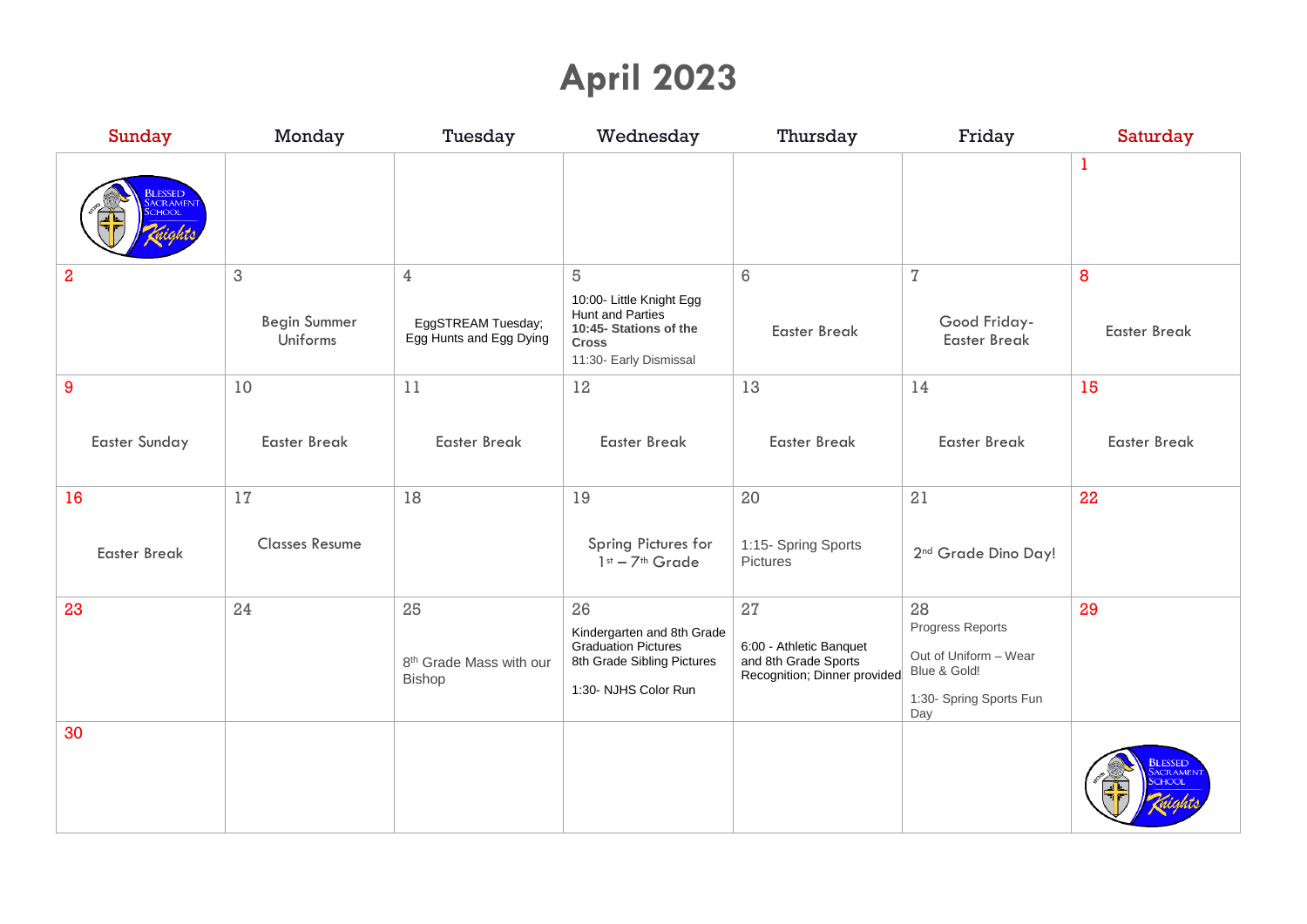# **May 2023**

| Sunday                                          | Monday                                             | Tuesday                                                                                                    | Wednesday                                                                                                                                                                            | Thursday                                                                                | Friday                                                                                                   | Saturday |
|-------------------------------------------------|----------------------------------------------------|------------------------------------------------------------------------------------------------------------|--------------------------------------------------------------------------------------------------------------------------------------------------------------------------------------|-----------------------------------------------------------------------------------------|----------------------------------------------------------------------------------------------------------|----------|
| <b>BLESSED</b><br><b>CRAMEN</b><br><b>CHOOL</b> | 1<br>Teacher/Staff<br><b>Appreciation Week</b>     | $\overline{\mathbf{2}}$<br>Teacher/Staff<br><b>Appreciation Week</b>                                       | $\sqrt{3}$<br>Teacher/Staff<br><b>Appreciation Week</b>                                                                                                                              | 4<br>Teacher/Staff<br>Appreciation Week<br>10:00 - May the 4th Be<br>With You: Egg Drop | $\sqrt{5}$<br><b>Teacher/Staff Appreciation</b><br>Week<br>Cinco de Mayo Celebrations<br>5:00 - Art Walk | 6        |
| $\mathbf{7}$                                    | 8                                                  | $\hbox{9}$                                                                                                 | 10                                                                                                                                                                                   | 11                                                                                      | 12                                                                                                       | 13       |
| 14<br>Mother's Day                              | 15                                                 | 16                                                                                                         | 17<br>Out of Uniform-<br>Students with Summer<br>Birthdays                                                                                                                           | 18<br>6:30- Spring Sing at St.<br>Mark's Church                                         | 19<br>10:00- May Crowning at<br>Our Lady of Angels                                                       | 20       |
| 21                                              | 22<br>8:00 - Grandparents<br>Day Event             | 23                                                                                                         | 24<br>Out of Uniform - Bring<br>PB&J                                                                                                                                                 | 25<br>1:30- Kindergarten<br>prepare for J.A.M                                           | 26<br>7:15- Kindergarten sell<br>Juice and Muffins<br>8:30 - Field Day<br>12:00- Early Dismissal         | 27       |
| 28                                              | 29<br><b>Memorial Day-</b><br><b>School Closed</b> | 30<br>8:00-8 <sup>th</sup> Grade Graduation<br>Rehearsal at Church<br>11:00-8 <sup>th</sup> Grade Luncheon | 31<br>8:00-8 <sup>th</sup> Grade walk the BSS<br>halls in Caps & Gowns<br>9:00 - 8th Grade Awards<br>Ceremony<br>9:30 - Little Knights<br>Celebration<br>6:00 - 8th Grade Graduation |                                                                                         |                                                                                                          |          |
|                                                 |                                                    |                                                                                                            |                                                                                                                                                                                      |                                                                                         |                                                                                                          |          |